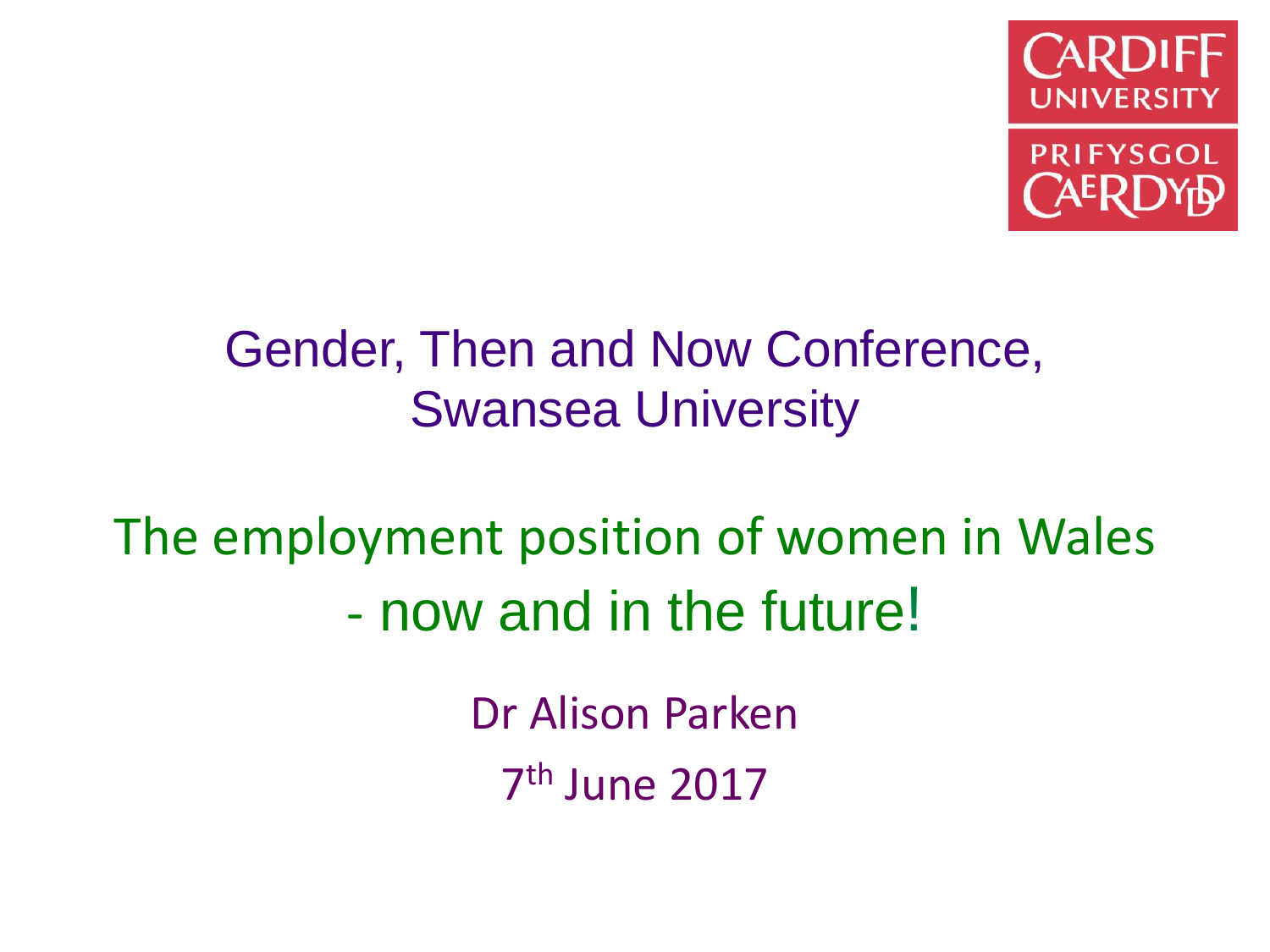# Welsh Economy

Wales demonstrates a lower proportion of economic activity in the private sector, a higher proportion of jobs requiring low qualifications, more prevalent gender segregation, and lower average earnings compared to other parts of the UK (Felstead *et.a*l, 2013).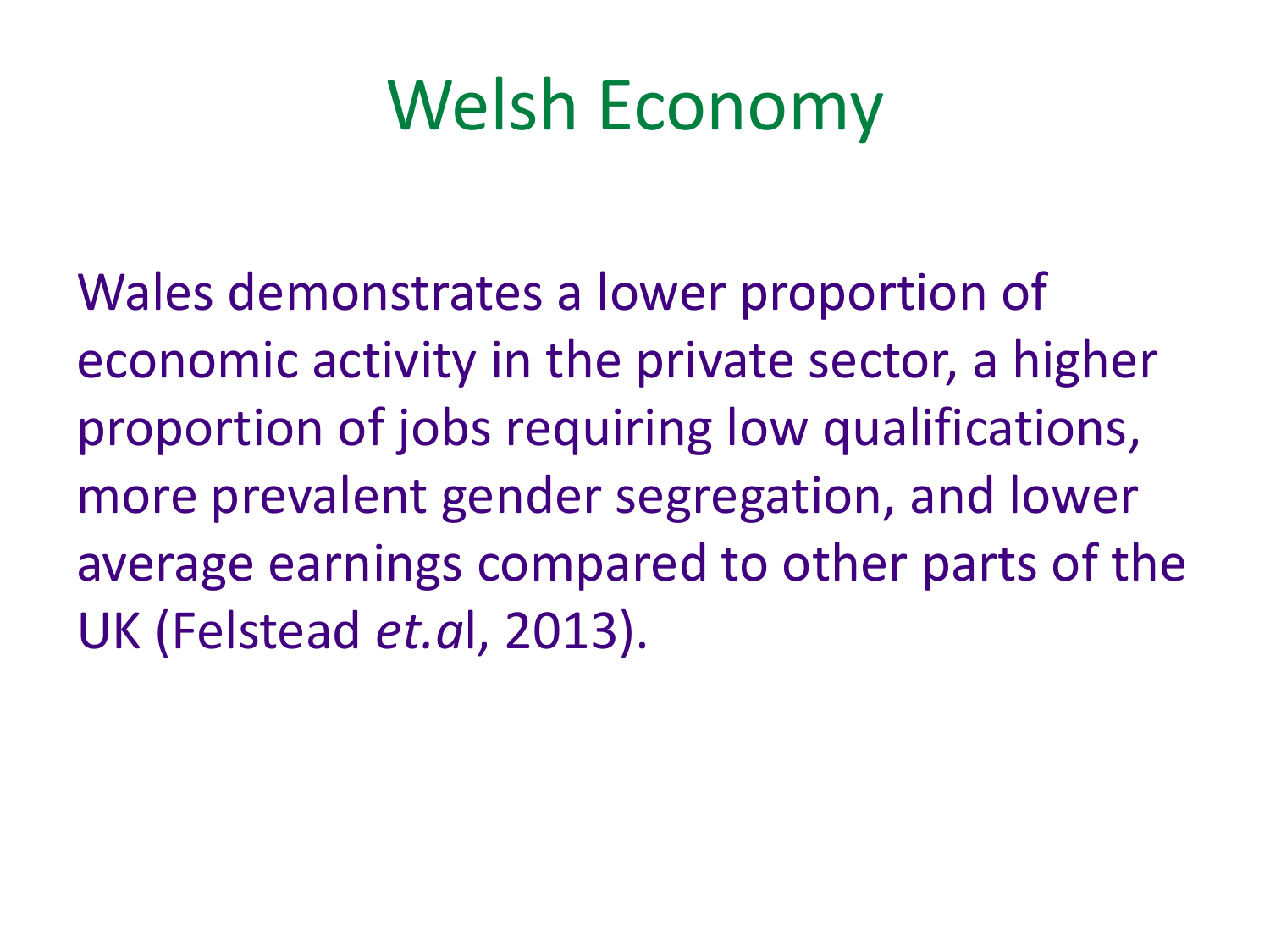## An Anatomy of Inequality in Wales (Davies *et.al.* 2011)

- A fifth of the Welsh population lived in poverty (measured after housing costs)
- Young people, people of Pakistani and Bangladeshi heritage, disabled people and those living in rented accommodation were on the lowest incomes.
- Pupils in receipt of Free School Meals x 2.5 less likely to get 5 good GCSEs.
- Adults defined as disabled under the *Equality Act* and who have a work limiting condition x 3 likely to have no qualifications
- 74% of these adults were not in employment.
- With the exception of educational outcomes, women had a higher incidence of disadvantage across employment, earnings, income and wealth within all the population groups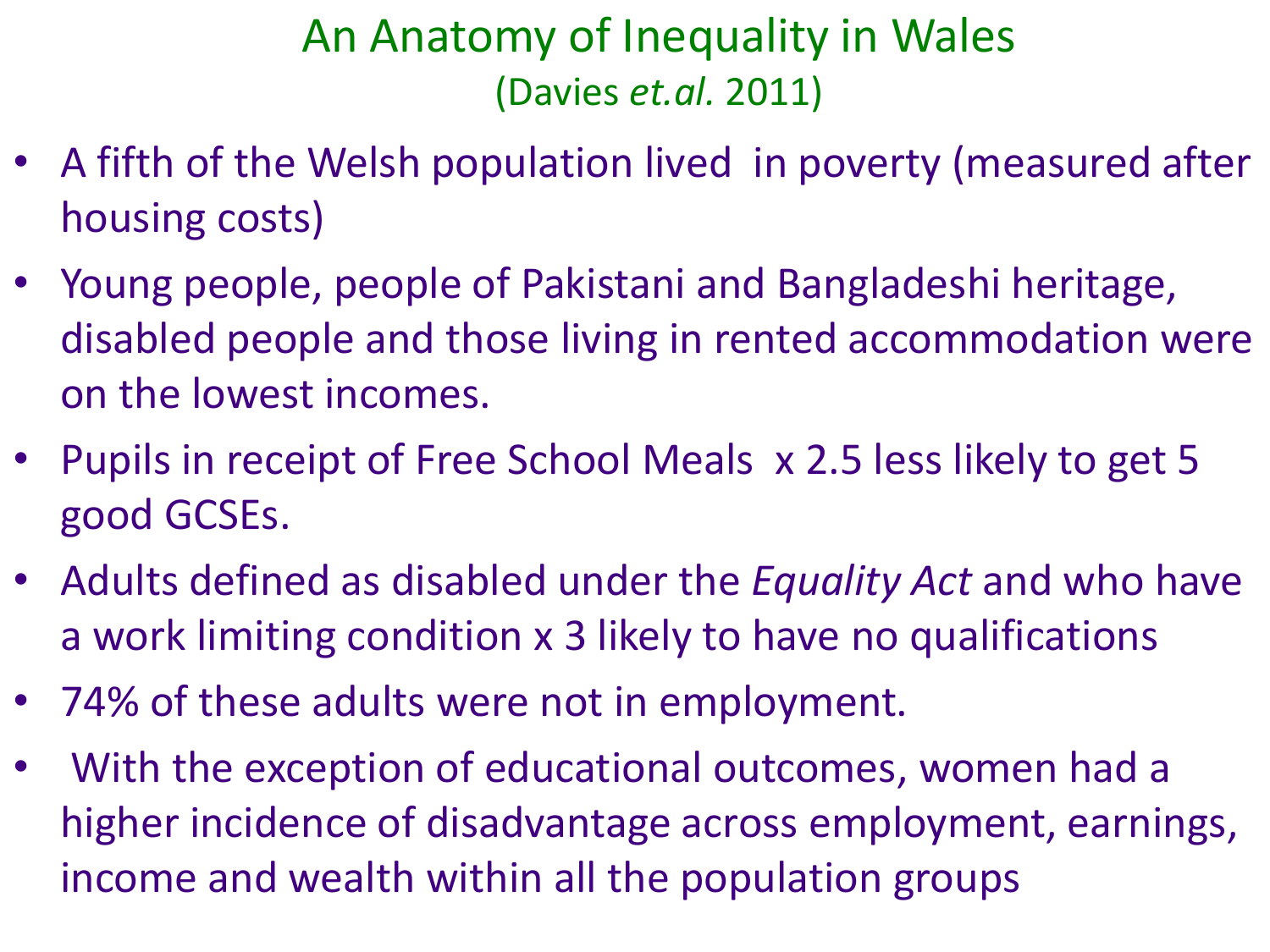#### Employment, then, now and ?

- 1970s/1980s women's increased entry to labour market services/PT
- Economic activity rate 1994 -2014 from 62% to 71%
- Economic inactivity  $-1992 2010$  from 18-10%
- Tourism, retail, wholesale, business and public administration: composition 2004/2014 - 89%/ 91% women
- 2004/2014 women 70% of public admin employees
- 2004: 21.500 Science and APT jobs men held 80%
- 2014: 25,600, Science and APT jobs men held 78%
- 43% of women work PT, hardly changed since 1970s
- 75% of women professionals in Ed and Health
- Women's greater educational gains have closed GPG along with falling wage rises for men BUT stall in fall – women not receiving economic returns to education level (Wass and Jones, 2017)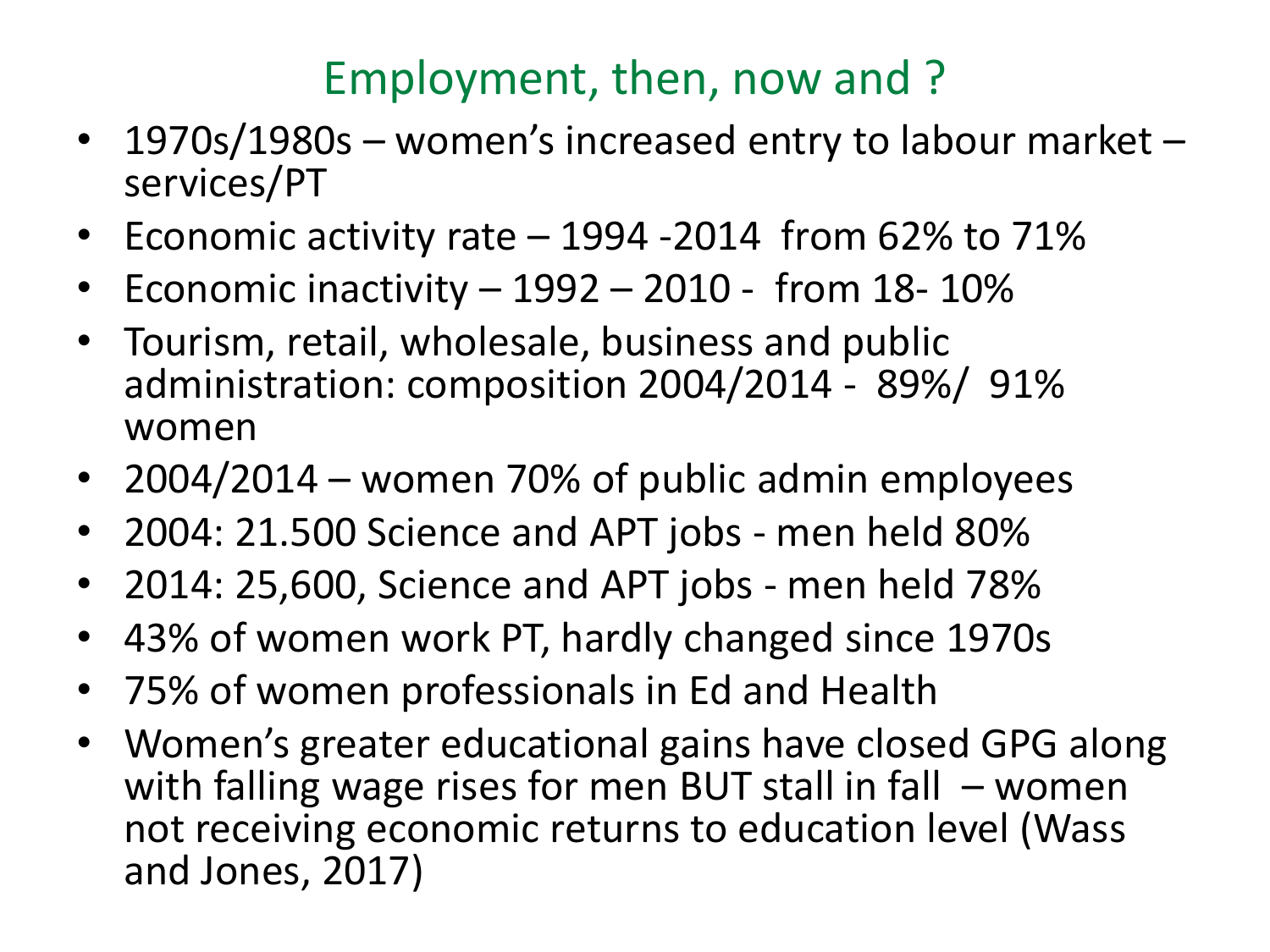#### Working Patterns in Wales: Gender Occupations and Pay (Parken *et.al.* 2014)

- Gendered Jobs: Only 25% of jobs in Wales gender balanced
- Working Patterns:
- Men hold nearly 2/3rds of all full time jobs in Wales
- Women hold 80% of all part time jobs in Wales
- 43% of women work PT an issue of low pay £7,847 (annual median)
- Vertical Segregation: FT remains correlated to higher graded jobs/progression
- Horizontal Segregation: 75% of women in professional occupations work in Health and Education (Parken *et.al*. 2014)
- 'Finance/ Biz vertical segregation within gender balanced sector

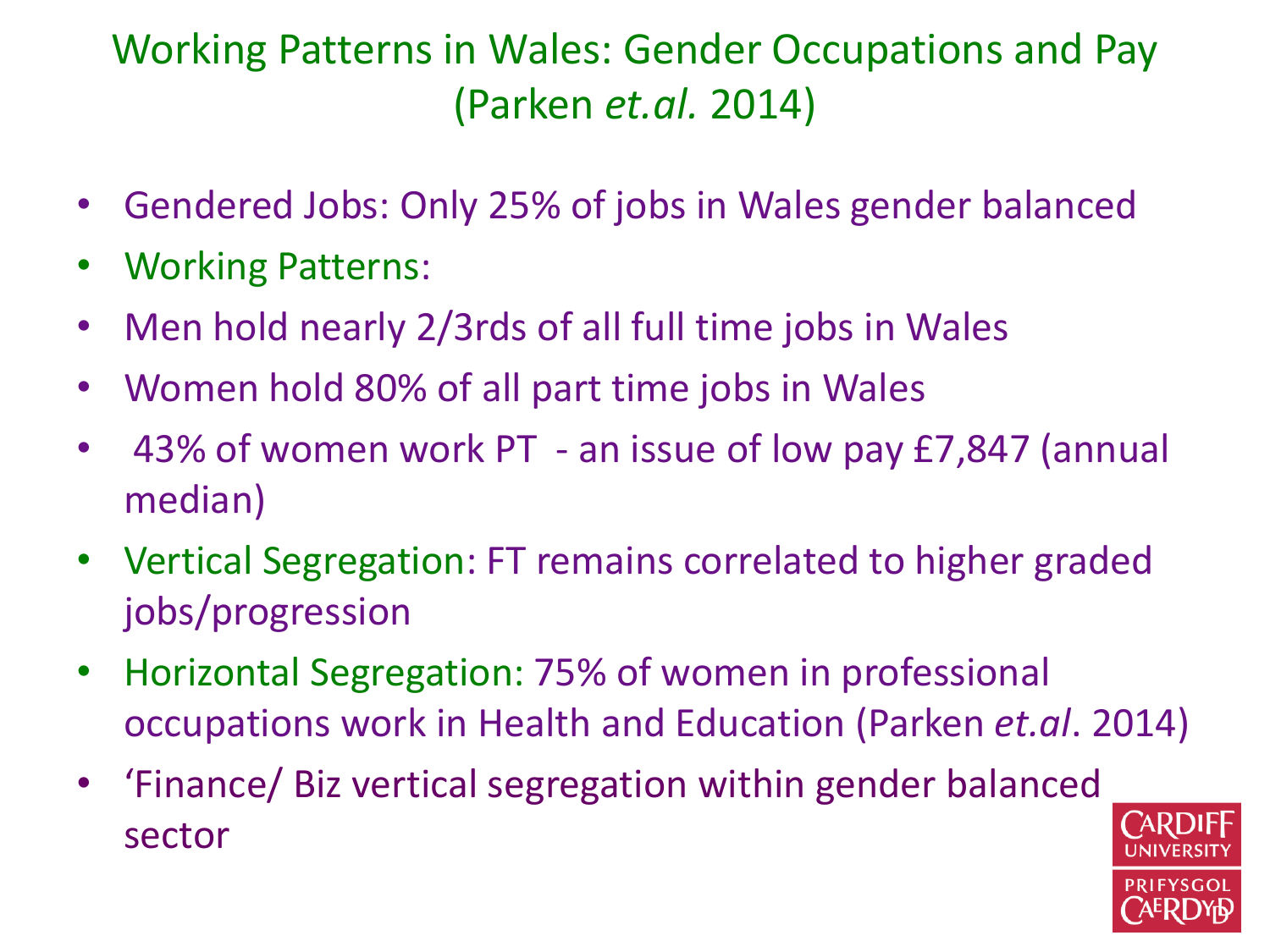## Employment futures?

- Sectors by 2020 Manuf/utilities, public sector falling
- Trade/Acccom, Business Services growing
- Rise of precarious employment across whole of UK but greatest in Wales – 36% of workers (Davies and Parken, 2017)\*
- Men in precarious employment up 3% to 27.5%, women's higher incidence of precarious employment steady over the period at 46% (Davies and Parken, 2017)
- Educational opportunity bargain (Brown *et.al* 2014)

\* Precarious work: Part time, casual, agency, zero hours, involuntary selfemployed